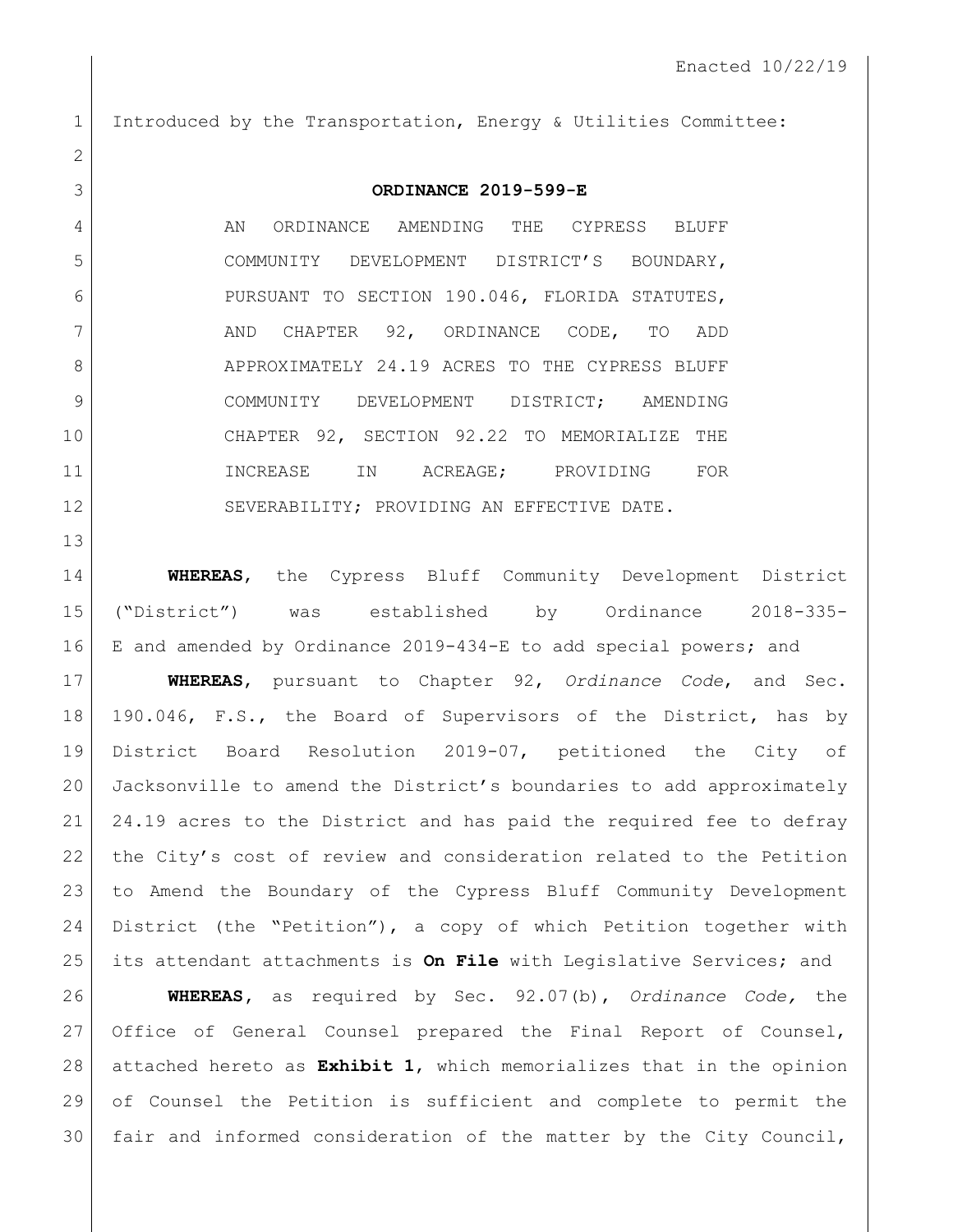1 and that all the statements contained in the Petition not intended 2 to be disposed of by the Planning and Development Department's 3 report and recommendation, were true and correct; and

 **WHEREAS**, the Planning and Development Department has provided its report and recommendation regarding the Petition to the Transportation, Energy and Utilities Committee; and

 **WHEREAS**, the Council has determined the Petition adequately meets the requirements of Sec. 190.046, F.S. and is therefore 9 complete and sufficient to permit fair and informed review thereof;

 **WHEREAS**, all notice requirements of Ch. 190, F.S., Sec. 92.11, *Ordinance Code*, and other applicable law were complied with, complete notice was timely given, and a public hearing held on the date and time noticed and conducted thereafter in compliance with F.S. Ch. 190, Sec. 92.11, *Ordinance Code*, and all applicable law; and

 **WHEREAS**, in making its fair and informed determination whether to grant or deny the Petition, the Council has considered the Petition in light of the record developed at the public hearing and in relation to the requirements of Sec. 190.046, F.S.; and

 **WHEREAS**, no action taken by the District shall be inconsistent with applicable comprehensive plans, ordinances or regulations of 22 | the City, and whereas all governmental planning, environmental, and land development laws, regulations and ordinances apply to all 24 development of land within, or as otherwise may be undertaken by, 25 the District; and

 **WHEREAS,** based upon the materials submitted by the District, the Council finds there is good reason to grant the request as 28 petitioned therein;

 **BE IT ORDAINED** by the Council of the City of Jacksonville: **Section 1. Boundary.** In accordance with Sec. 190.046, F.S., the City hereby grants the Petition to Amend the Boundary of

 $- 2 -$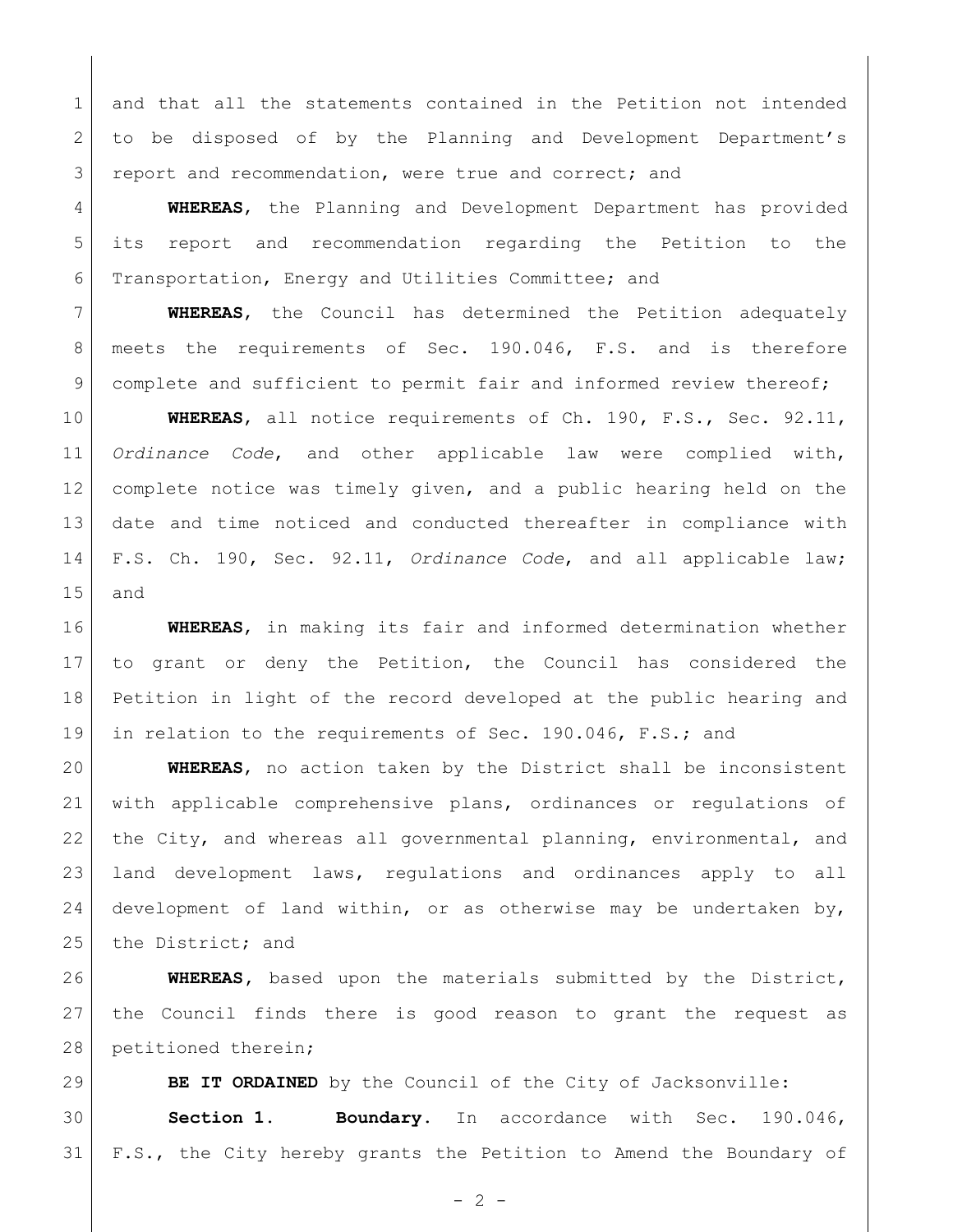1 Cypress Bluff Community Development District (the "Petition") to add approximately 24.19 acres to the Cypress Bluff Community Development ("District") as set forth in the legal description incorporated in the Petition **On File** with Legislative Services Division**. Exhibit 2**  contains the metes and bounds description of the District boundary, as amended, as well as a general location map of the District, as amended.

 **Section 2. Amending Chapter 92 (Uniform Community Development Districts), Section 92.22 (Existing Community Development Districts),** *Ordinance Code***.** Section 92.22, Ordinance Code, is hereby amended to read as follows:

**Sec. 92.22. - Existing Community Development Districts.** 

**\* \* \*** 

13 The following CDDs have been established in the City:

 (16) *Cypress Bluff Community Development District.* The Cypress Bluff Community Development District was established in Ordinance 2018-335. The City granted consent to the Cypress Bluff Community Development District in Ordinance 2019-434-E to exercise the following special powers to plan, establish, acquire, construct or reconstruct, 21 enlarge or extend, equip, operate and maintain additional 22 systems and facilities for:

23 a. parks and facilities for indoor and outdoor **recreational, cultural and educational uses; and** 

25 b. security, including but not limited to, quardhouses, 26 fences and gates, electronic intrusion detection 27 systems, and patrol cars.

 The boundary was amended to add 24.19 acres pursuant to Ordinance 2019-599-E.

## **\* \* \***

**Section 3. Severability.** The provisions of this